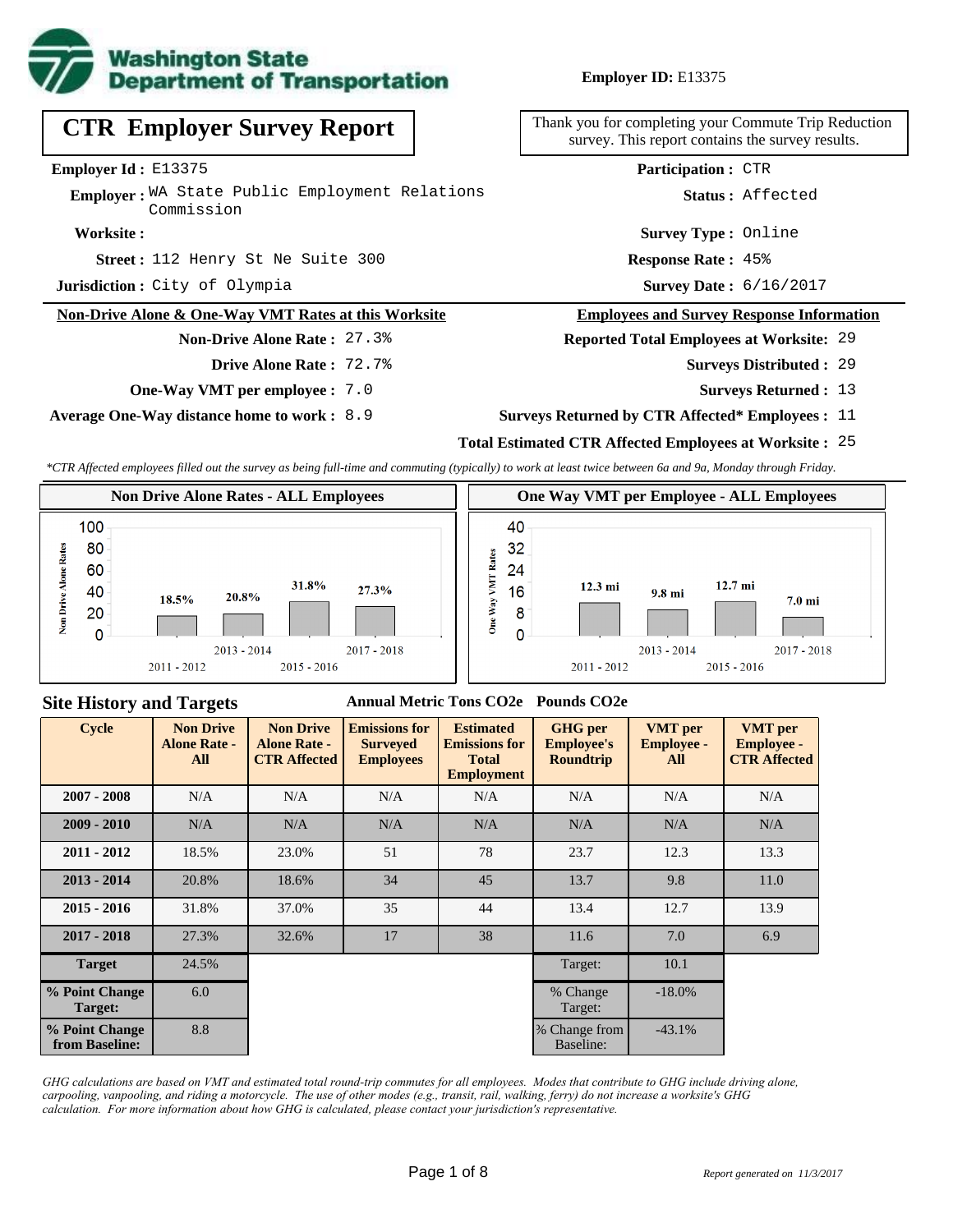# **Washington State<br>Department of Transportation**

## **Commute Trips By Mode - All Employees**

**Q.4: Last week, what type of transportation did you use each day to commute TO your usual work location? (Mode used for the longest distance.)**



*\* Motorcycle-1 is now included in Drive Alone and Motorcycle-2 is included in Carpool. Information about these trips is still available by request.*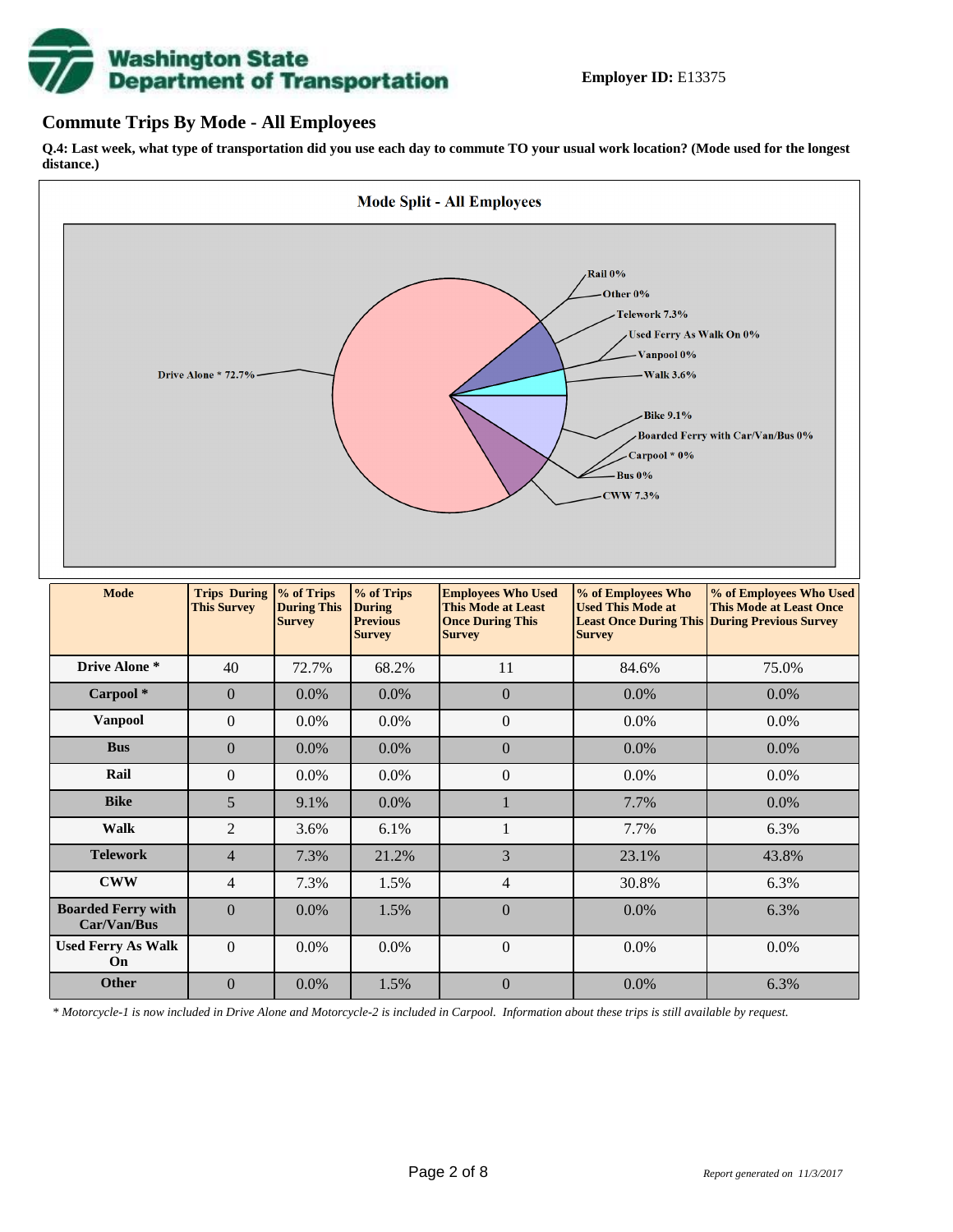

## **Commute Trips By Mode - Affected Employees**

**Q.4: Last week, what type of transportation did you use each day to commute TO your usual work location? (Mode used for the longest distance.)**



*\* Motorcycle-1 is now included in Drive Alone and Motorcycle-2 is included in Carpool. Information about these trips is still available by request.*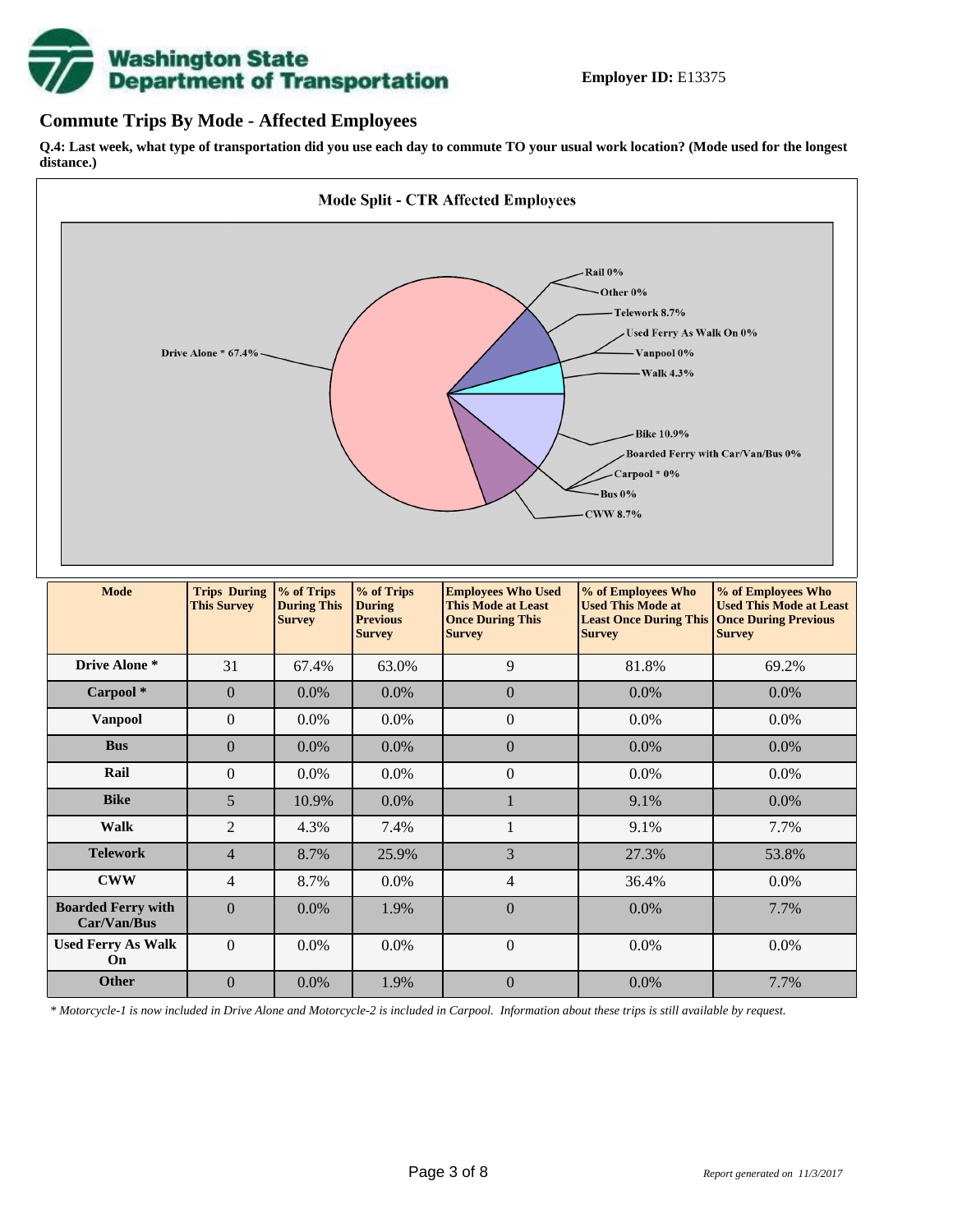

# **Alternative Modes - Number of Employees Who Used a Non-Drive Alone Mode:**

| <b>Non-Drive Alone</b><br><b>Number Of Days</b> | Exactly this $#$ of<br><b>Employees</b> | <b>Exactly this % of</b><br><b>Employees</b> | At least # of<br><b>Employees</b> | At least % of<br>employees |  |  |
|-------------------------------------------------|-----------------------------------------|----------------------------------------------|-----------------------------------|----------------------------|--|--|
| 0 Day                                           | 6                                       | 46%                                          | 13                                | 100%                       |  |  |
| 1 Days                                          | 3                                       | 23%                                          | 7                                 | 54%                        |  |  |
| 2 Days                                          | $\overline{2}$                          | 15%                                          | 4                                 | 31%                        |  |  |
| 3 Days                                          |                                         | 8%                                           | $\mathfrak{D}$                    | 15%                        |  |  |
| 4 Days                                          | $\theta$                                | 0%                                           |                                   | 8%                         |  |  |
| 5 Days                                          |                                         | 8%                                           |                                   | 8%                         |  |  |
| <b>6 or More Days</b>                           | 0                                       | 0%                                           | $\Omega$                          | 0%                         |  |  |

## **Count by Occupancy of Carpools and Vanpools**

**Q.4 If you used a carpool or vanpool as part of your commute, how many people (age 16 or older) are usually in the vehicle?**

| <b>Ridesharing Occupancy</b> | <b>Mode</b> | <b>Response Count</b> |
|------------------------------|-------------|-----------------------|
| $2*$                         | Carpool     | 0                     |
| 3                            | Carpool     | $\overline{0}$        |
| 4                            | Carpool     | $\boldsymbol{0}$      |
| 5                            | Carpool     | $\boldsymbol{0}$      |
| >5                           | Carpool     | $\overline{0}$        |
| $<$ 5                        | Vanpool     | $\overline{0}$        |
| 5                            | Vanpool     | $\overline{0}$        |
| 6                            | Vanpool     | $\boldsymbol{0}$      |
| 7                            | Vanpool     | $\overline{0}$        |
| 8                            | Vanpool     | $\boldsymbol{0}$      |
| 9                            | Vanpool     | $\overline{0}$        |
| 10                           | Vanpool     | $\overline{0}$        |
| 11                           | Vanpool     | $\boldsymbol{0}$      |
| 12                           | Vanpool     | $\boldsymbol{0}$      |
| 13                           | Vanpool     | $\boldsymbol{0}$      |
| 14                           | Vanpool     | $\overline{0}$        |
| >14                          | Vanpool     | $\boldsymbol{0}$      |

\* Motorcycle-2 counted with Carpool-2 for this table.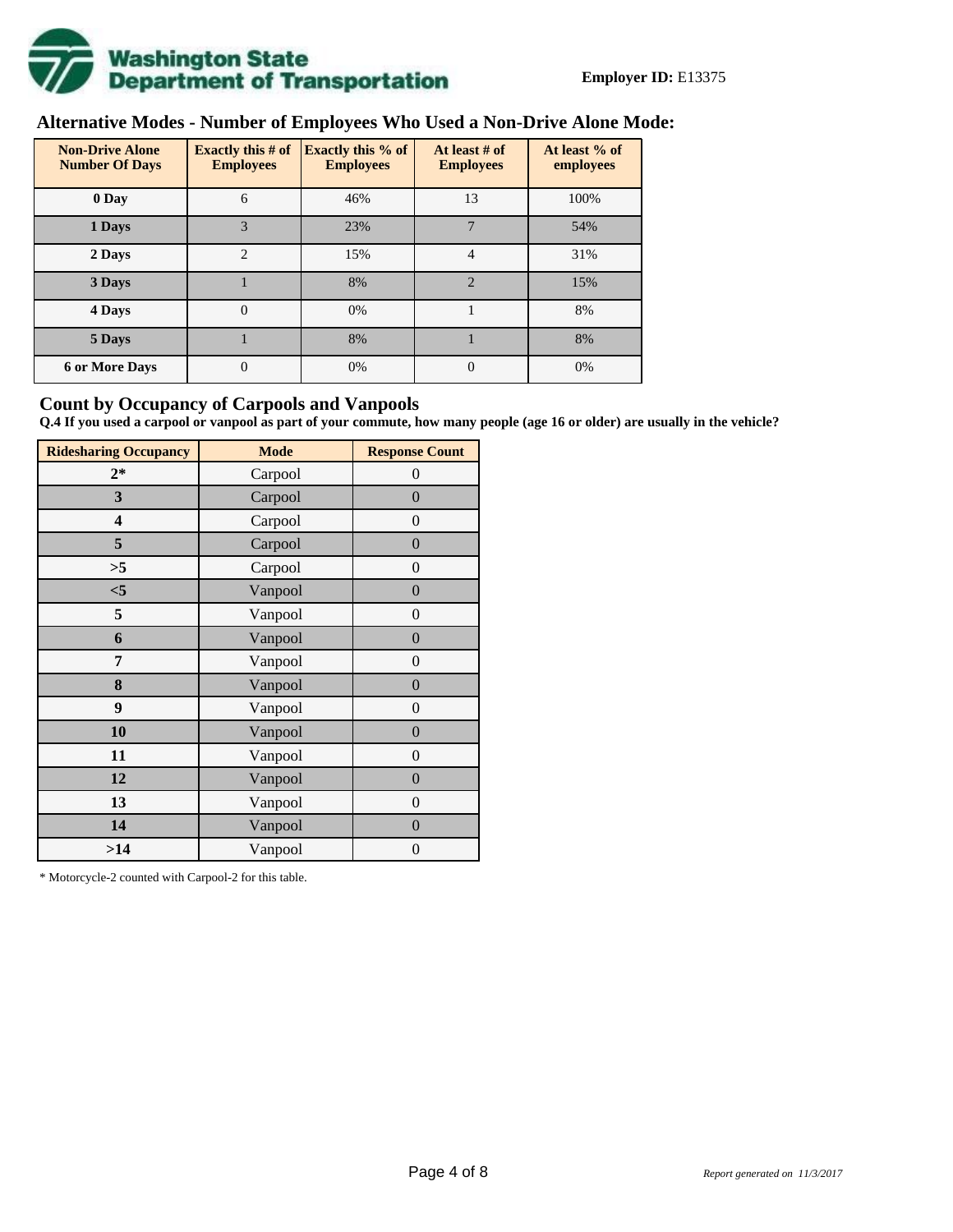

# **Reported Work Schedule - All Employees**

**Q.8 Which of the following best describes your work schedule?**

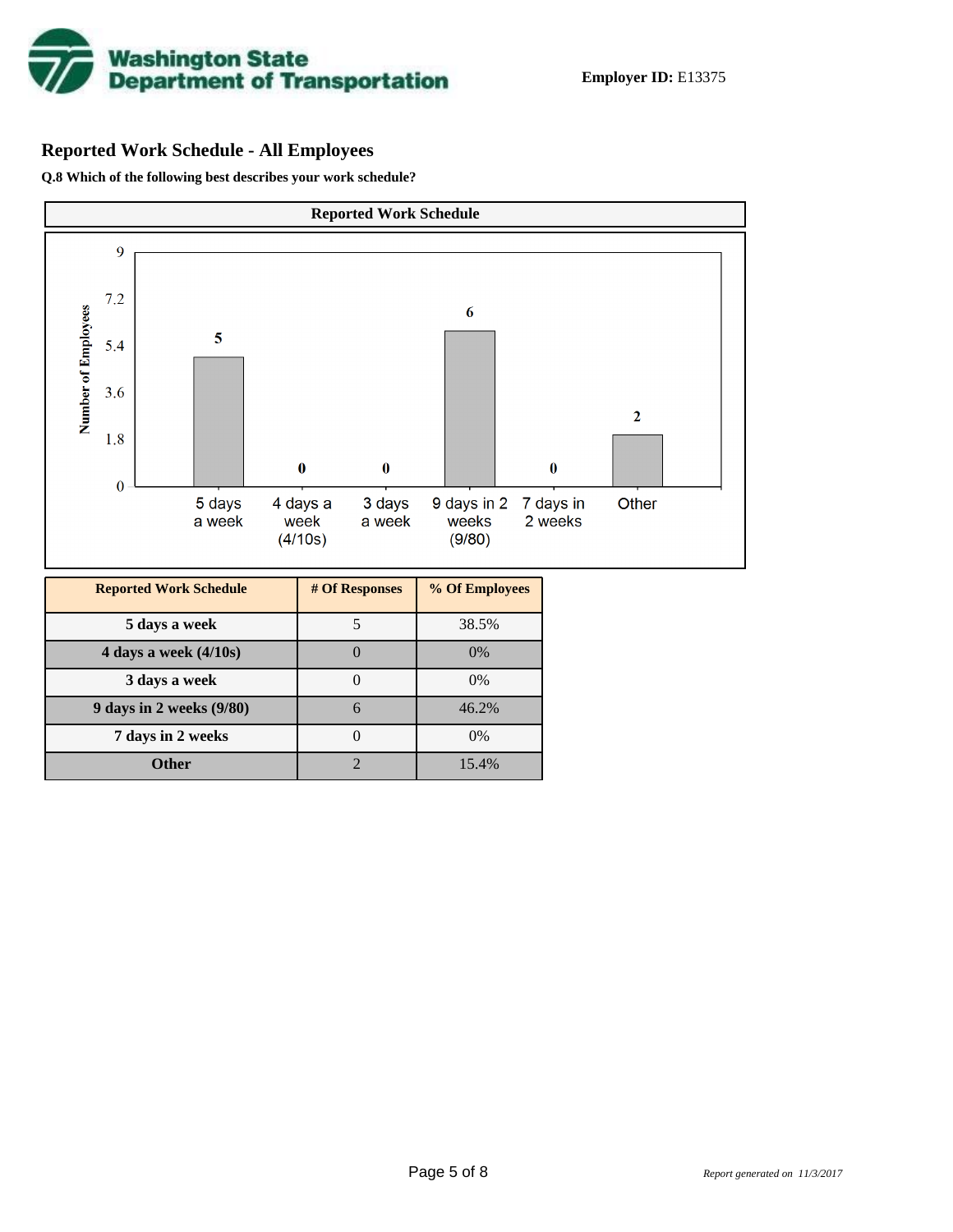

## **Parking and Telework**

**Q.9: On the most recent day that you drove alone to work, did you pay to park? (Mark "yes" if you paid that day, if you prepaid, if you are billed later, or if the cost of parking is deducted from your paycheck.)**



**Q.10: How many days do you typically telework?**

| <b>Telework Frequency</b>           | # of Responses | % of Responses |
|-------------------------------------|----------------|----------------|
| No Answer/Blank                     |                | $0.0\%$        |
| I don't telework                    | 8              | 61.5%          |
| Occasionally, on an as-needed basis | $\mathfrak{D}$ | 15.4%          |
| 1-2 days/month                      |                | $0.0\%$        |
| 1 day/week                          | $\overline{2}$ | 15.4%          |
| 2 days/week                         |                | 7.7%           |
| 3 days/week                         |                | $0.0\%$        |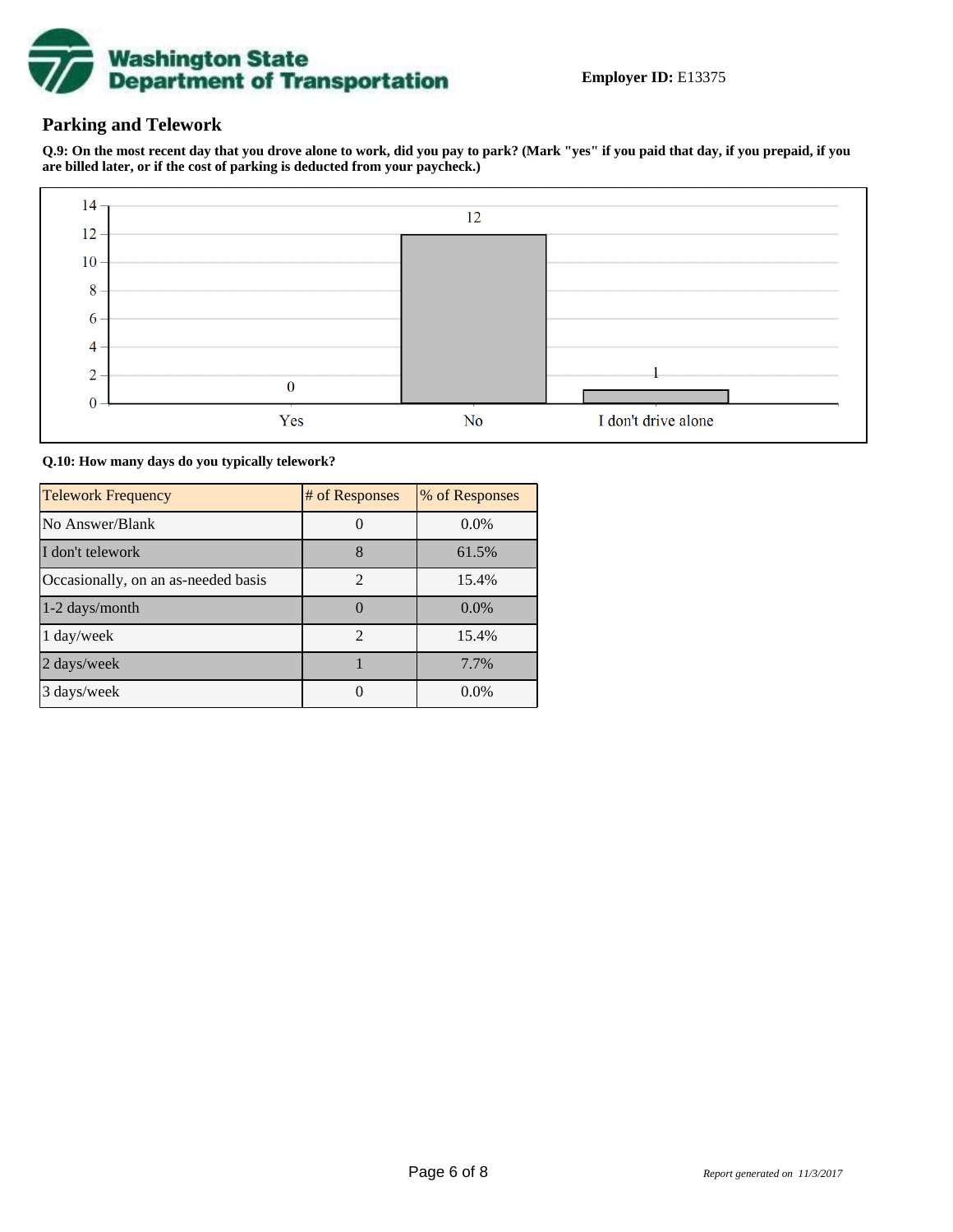

## **Reasons for driving alone to work/not driving alone to work**

**Q11. When you do not drive alone to work, what are the three most important reasons?**

| <b>Question Text</b>                                           | # of Responses | % of Responses |
|----------------------------------------------------------------|----------------|----------------|
| Personal health or well-being                                  | 5              | 26.3%          |
| I have the option of teleworking                               | 3              | 15.8%          |
| Environmental and community benefits                           | 3              | 15.8%          |
| Other                                                          | 3              | 15.8%          |
| To save money                                                  | $\overline{2}$ | 10.5%          |
| Driving myself is not an option                                | $\overline{2}$ | 10.5%          |
| Financial incentives for carpooling, bicycling or walking.     | 1              | 5.3%           |
| Free or subsidized bus, train, vanpool pass or fare benefit    | $\Omega$       | $0.0\%$        |
| Cost of parking or lack of parking                             | $\Omega$       | 0.0%           |
| To save time using the HOV lane                                | $\Omega$       | $0.0\%$        |
| Emergency ride home is provided                                | $\theta$       | $0.0\%$        |
| I receive a financial incentive for giving up my parking space | $\Omega$       | $0.0\%$        |
| Preferred/reserved carpool/vanpool parking is provided         | $\Omega$       | $0.0\%$        |

#### **Q12. When you drive alone to work, what are the three most important reasons?**

| <b>Question Text</b>                                      | # of Responses | % of Responses |
|-----------------------------------------------------------|----------------|----------------|
| I like the convenience of having my car                   | 11             | 34.4%          |
| Riding the bus or train is inconvenient or takes too long |                | 21.9%          |
| Family care or similar obligations                        | 6              | 18.8%          |
| My commute distance is too short                          | $\overline{4}$ | 12.5%          |
| My job requires me to use my car for work                 | 3              | 9.4%           |
| I need more information on alternative modes              |                | 3.1%           |
| Bicycling or walking isn't safe                           | $\theta$       | $0.0\%$        |
| There isn't any secure or covered bicycle parking         | $\Omega$       | $0.0\%$        |
| Other                                                     | $\theta$       | $0.0\%$        |